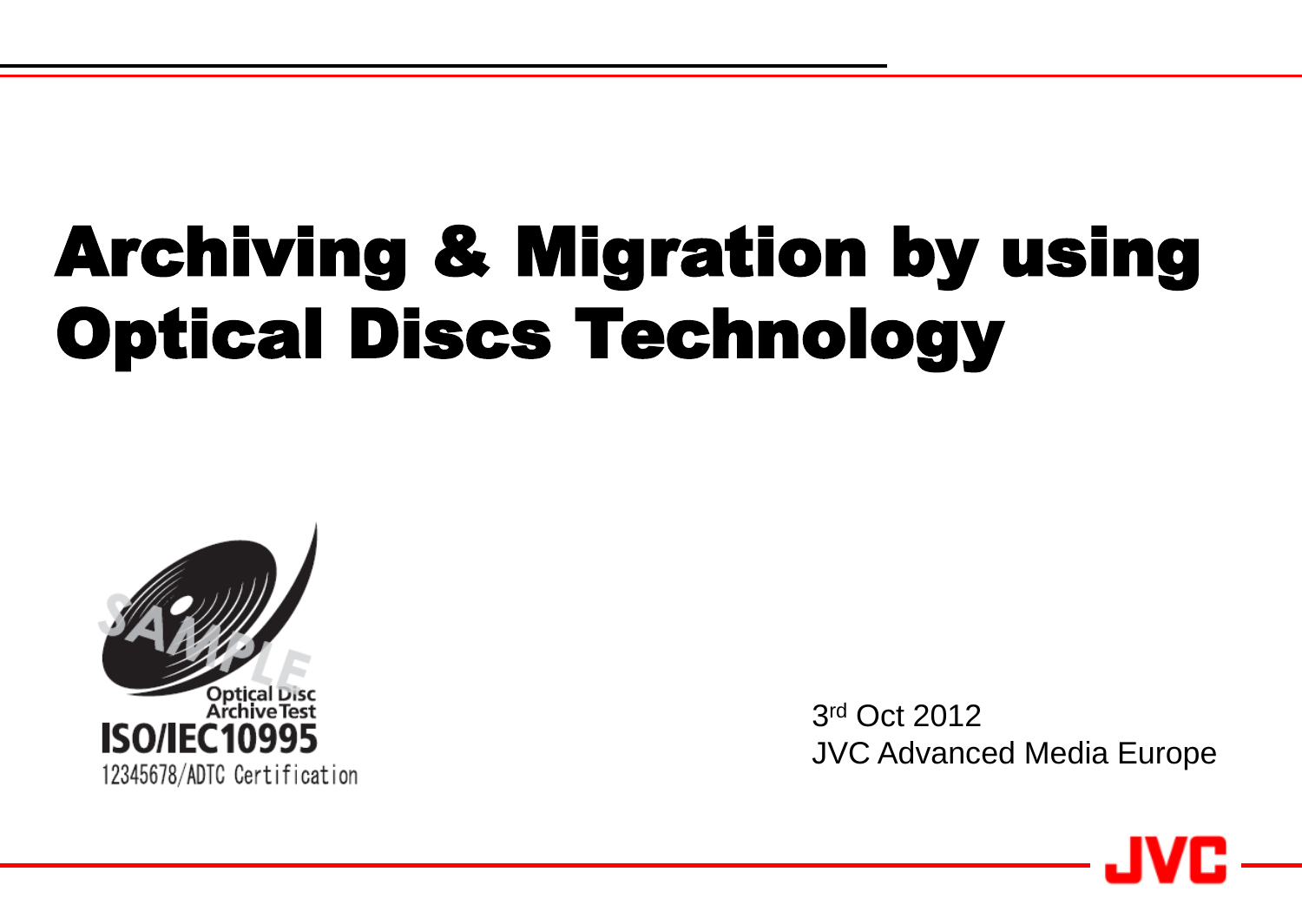### "3 – 2 – 1" concept for preservation medium



## THREE copies





## Two Different Technologies



## One Different Location

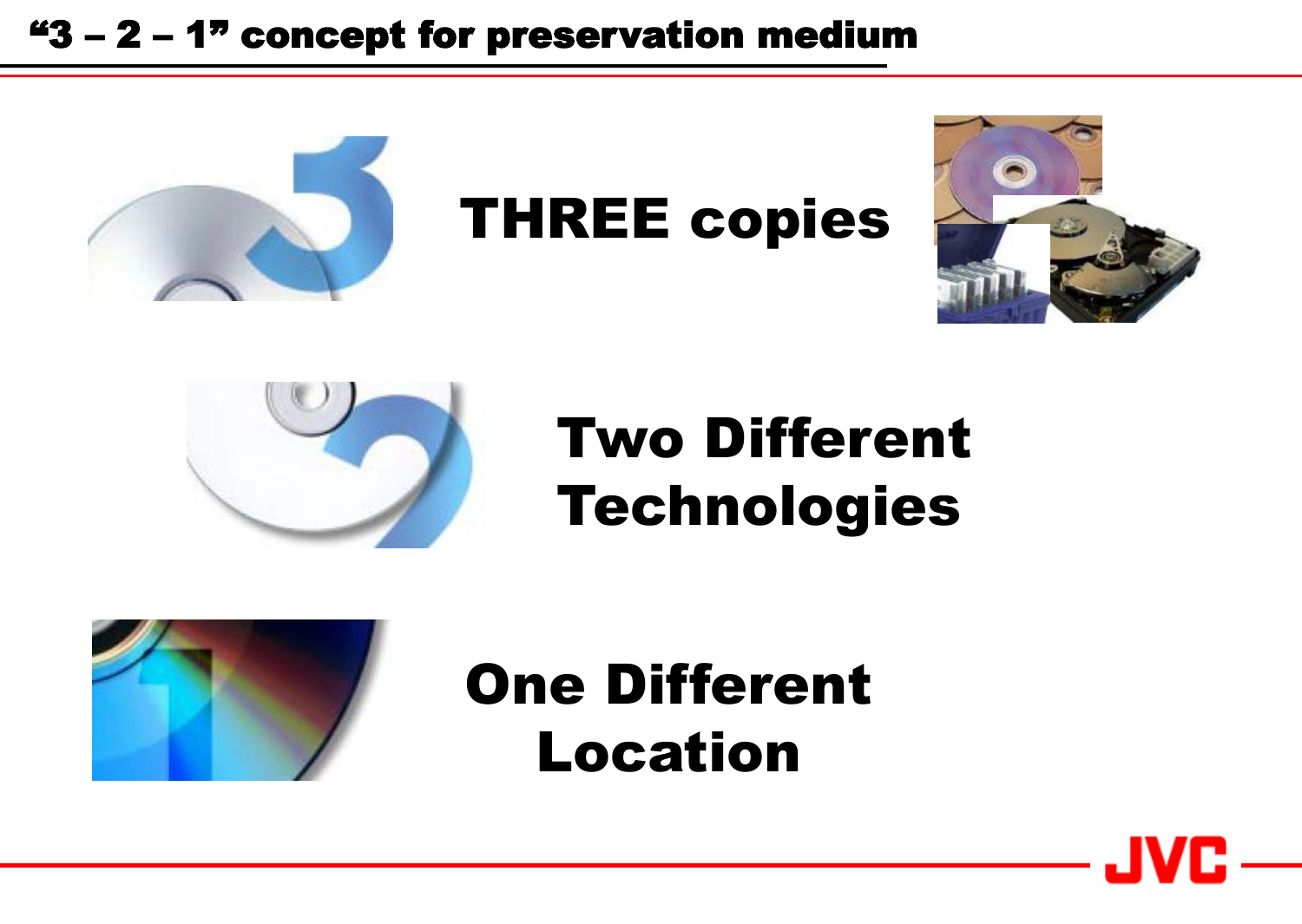### Is 4.7GB really inconvenient??

#### Document Digitization



## 250KB PDF documents 19,000 pages

#### Recorded sound



| bit | kHz | <b>One DVD</b> |
|-----|-----|----------------|
| 16  | 44  | 490min         |
| 24  | 96  | $122$ min      |
| 24  | 192 | 67min          |

Photos



3.0MB Film 1,600 photos

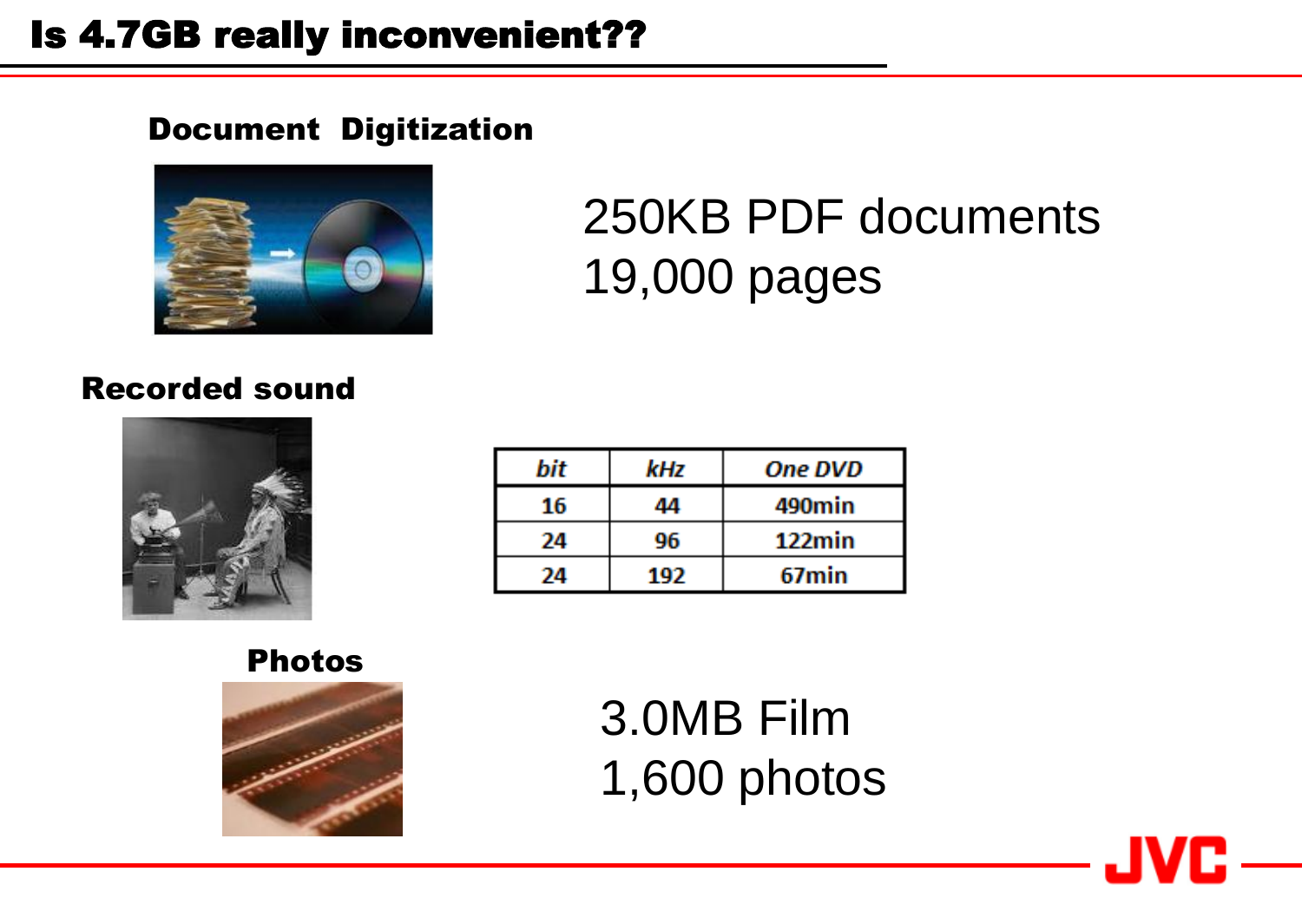## **Optical Discs have high capability of digital data preservation**

**AUTHENTICITY**: Data cannot be altered when once recorded OBSOLESCENCE RISK : Largest format and standard □ RISK FINDING : Extremely easy by checking error rate STORGAE : Wider flexibility (recommended at 25C + 50% RH)

**MANAGEMNT: Extremely easy as bookshelf** 

**ZERO VIRUS RISK:** Off line copies. No risks.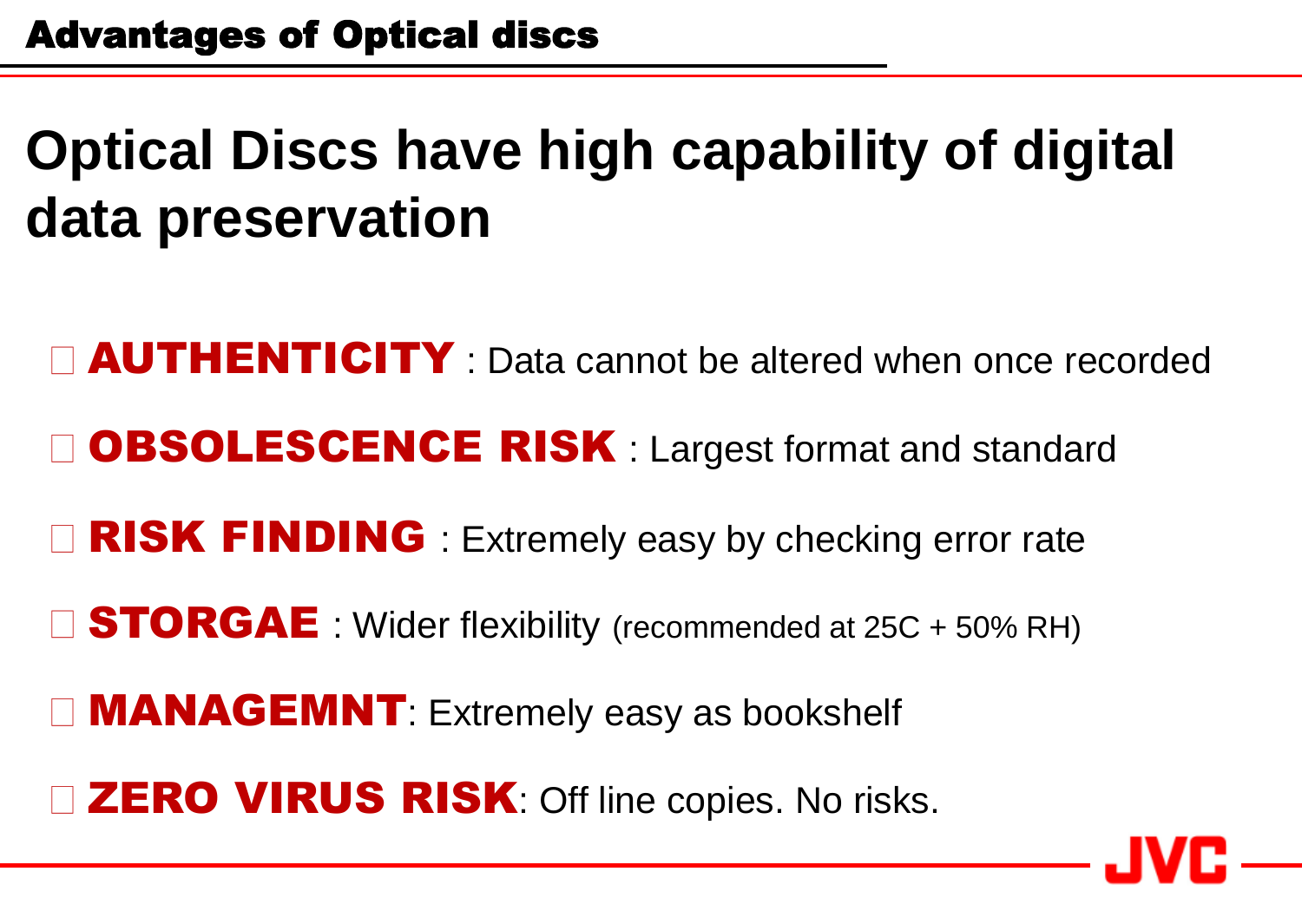There had been no worldwide standard that defines the test method to estimate the longevity of optical discs, has caused many misunderstandings in this industry regarding archival grade products.

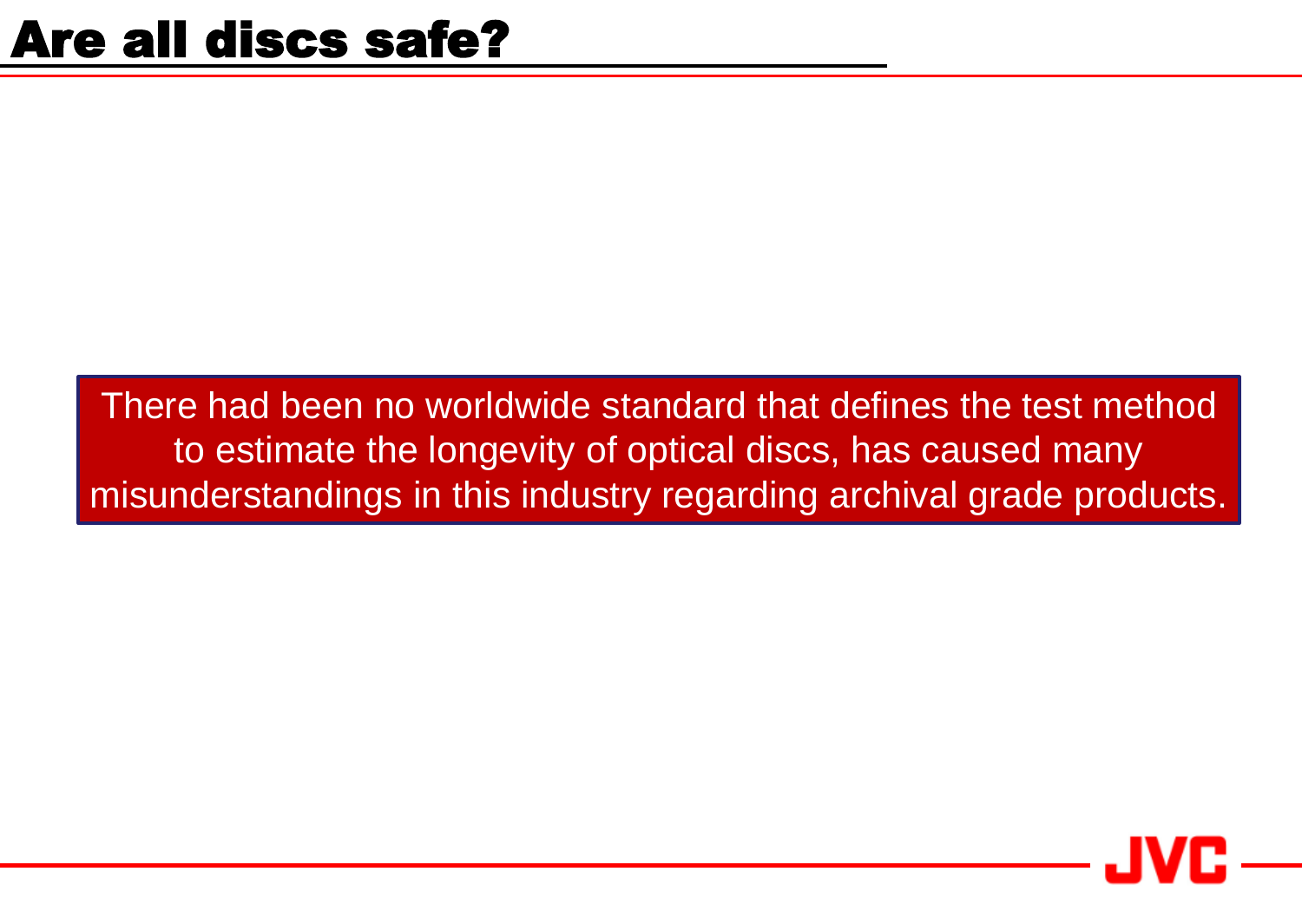## Development Concept "Error rate control"

### *"SAFE" and "LONG TERM" is defined by complying to international standard, ISO/IEC.*

**=**

record it. store it. Inspect it.



**Archiving & Migration Solution** 

## ① ISO/IEC10995 For low occurrence of initial error rate **With peace of mind.** 2 3 3 3 3 4 5 6 7 2 1 &

**The CONFIDER STATE CONFIDERATION CONTROLLER** To monitor error rate escalation

Visible Long term preservation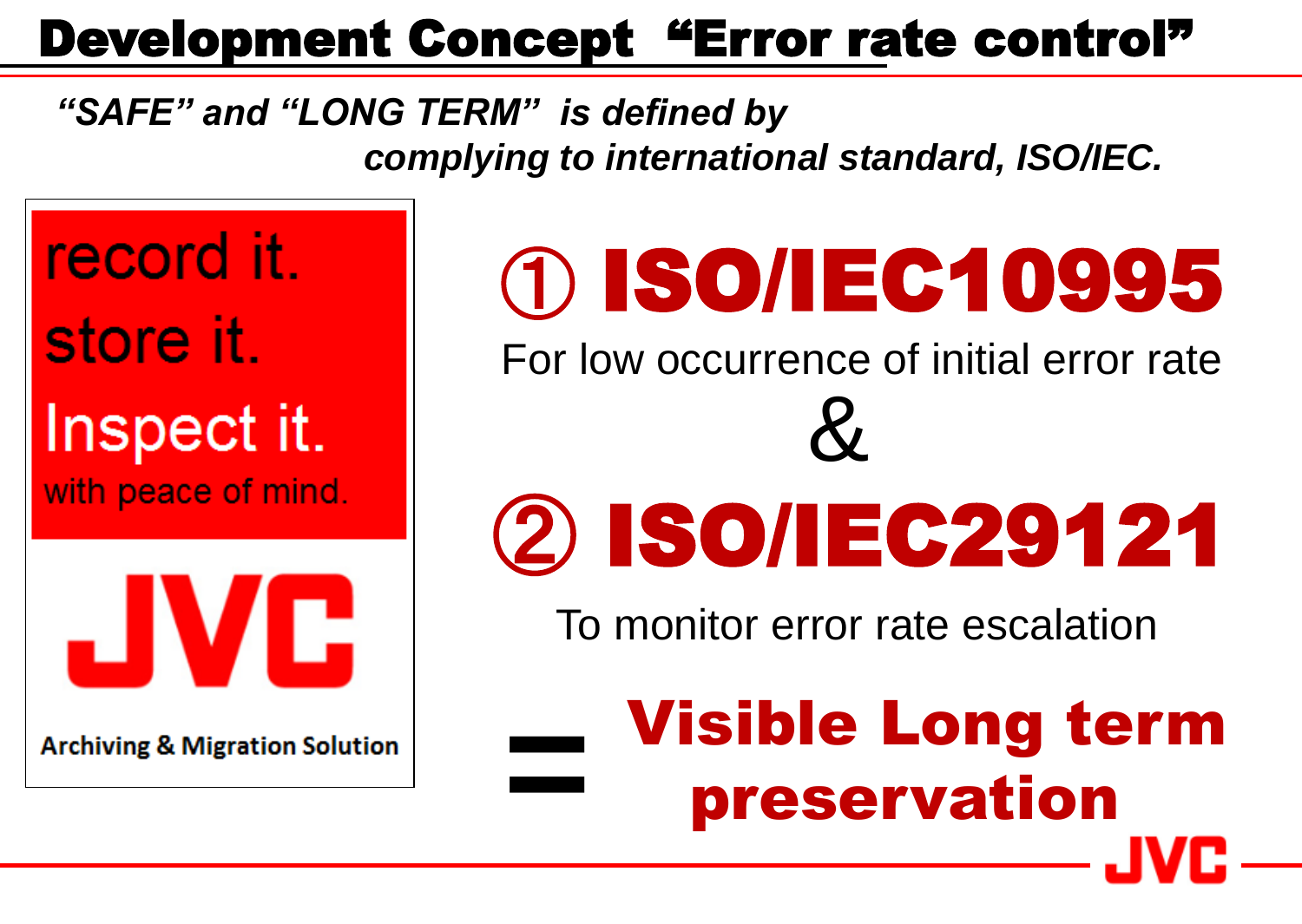|            |            | Life expectancy test                            | <b>Operation</b>     |  |
|------------|------------|-------------------------------------------------|----------------------|--|
| CD         | <b>ISO</b> | <b>ISO 18927</b>                                |                      |  |
|            |            | <b>ISO/IEC 16963</b>                            |                      |  |
|            | <b>JIS</b> |                                                 | <b>JIS Z6017</b>     |  |
| <b>DVD</b> | <b>ISO</b> | <b>ISO/IEC 10995</b>                            | <b>ISO/IEC 29121</b> |  |
|            |            | <b>ISO/IEC 16963</b>                            |                      |  |
|            | <b>JIS</b> |                                                 | <b>JIS X 6255</b>    |  |
|            |            |                                                 | <b>JIS Z 6017</b>    |  |
| <b>BD</b>  | <b>ISO</b> | Being standardized by the optical disc industry |                      |  |
|            | <b>JIS</b> | organization.                                   |                      |  |

JIS:Japanese standards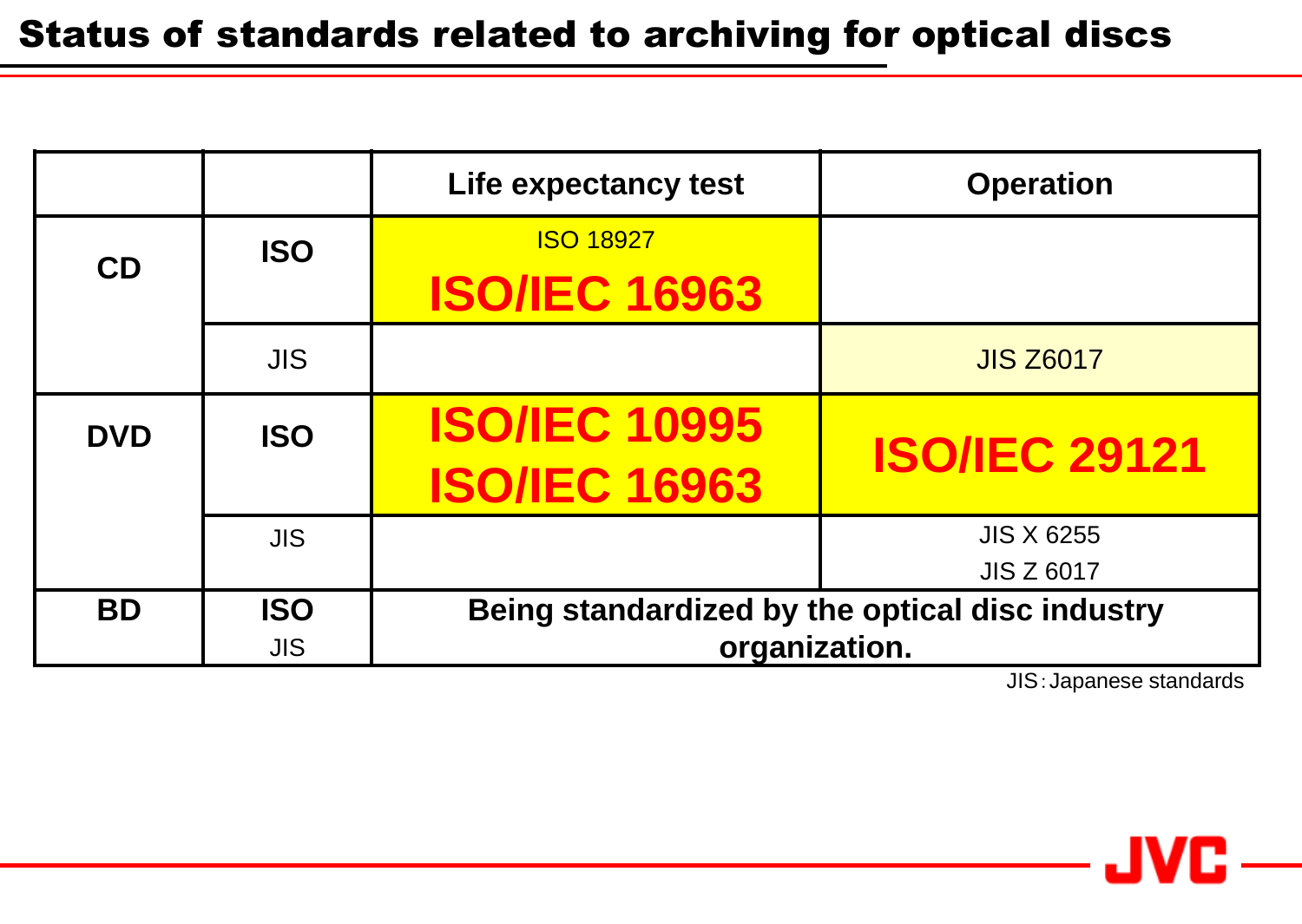### ISO/IEC10995 vs. General test



**We used to use one stress condition to estimate the life time.**

**However, does using the break-test method really estimates longevity at users' storage condition?**

**We think multiple conditions' test are mandatory to give users longevity information as accurate as possible even if the test is time and resource consuming. This is what ISO test focus on and we are utilizing this method to deliver safe operation to users.**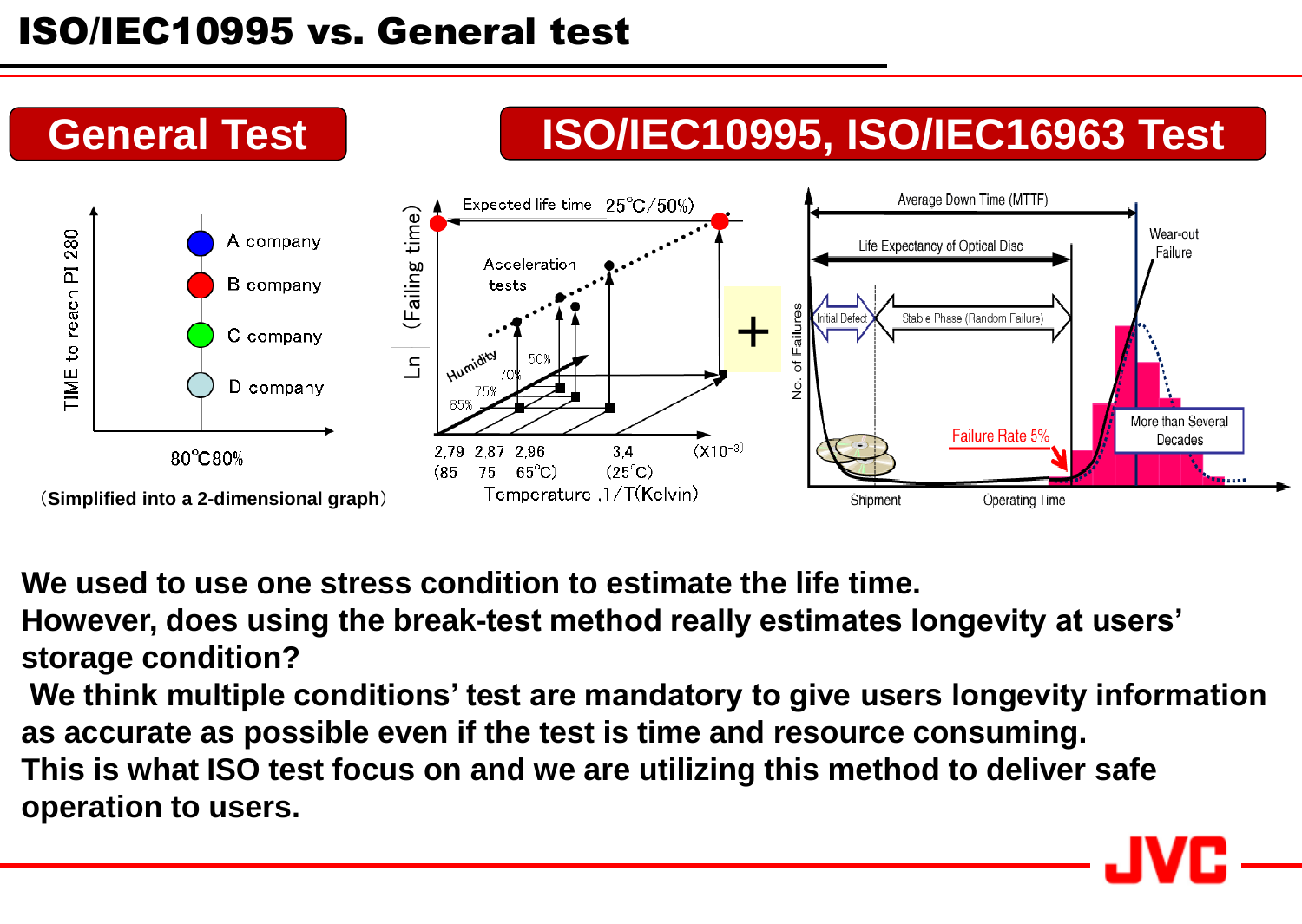### ISO/IEC29121 – For visible evaluation of media condition

**ISO/IEC29121 defines the safe level of errors at the time of recording and during storage.**

|                                                         |         |                                                                    | <b>Book spec</b>                                                              | <b>Migration Standard</b>       |                          |                          |
|---------------------------------------------------------|---------|--------------------------------------------------------------------|-------------------------------------------------------------------------------|---------------------------------|--------------------------|--------------------------|
|                                                         |         |                                                                    | (Disc format)                                                                 | <b>ISO/IEC29121</b>             | <b>JIS Z 6017(Japan)</b> | DA/T38(China)            |
| Initial<br>Recording<br>Performance                     | Level 1 | Reccomended                                                        | $<$ 280<br>Disc manufacturer<br>to comply at the<br>time of<br>manufacturing) | $140$                           | $100$                    | $80$                     |
|                                                         | Level 2 | Should not be used                                                 |                                                                               | 140-280                         |                          |                          |
|                                                         | Level 3 | Shall not be used<br>(out of spec)                                 |                                                                               | >280                            |                          |                          |
| recording<br>performance at  Level 2<br>periodical test | Level 1 | Use as it is                                                       |                                                                               | $200$                           | $140$                    | $140$                    |
|                                                         |         | <b>Migrate to another disc ASAP</b>                                |                                                                               | 200-280                         | 140-280                  | $180$                    |
|                                                         | Level 3 | Migrate to another disc immediately<br>or might not be retrievable |                                                                               | >280                            | >280                     | >240                     |
| Testing period of recording<br>performance              |         |                                                                    |                                                                               | Every 3 years or<br><b>less</b> | Every 3 years            | Every 2 years or<br>less |

**Error rate is a direct index to show the media's condition. => Error management enables users to avoid data loss.**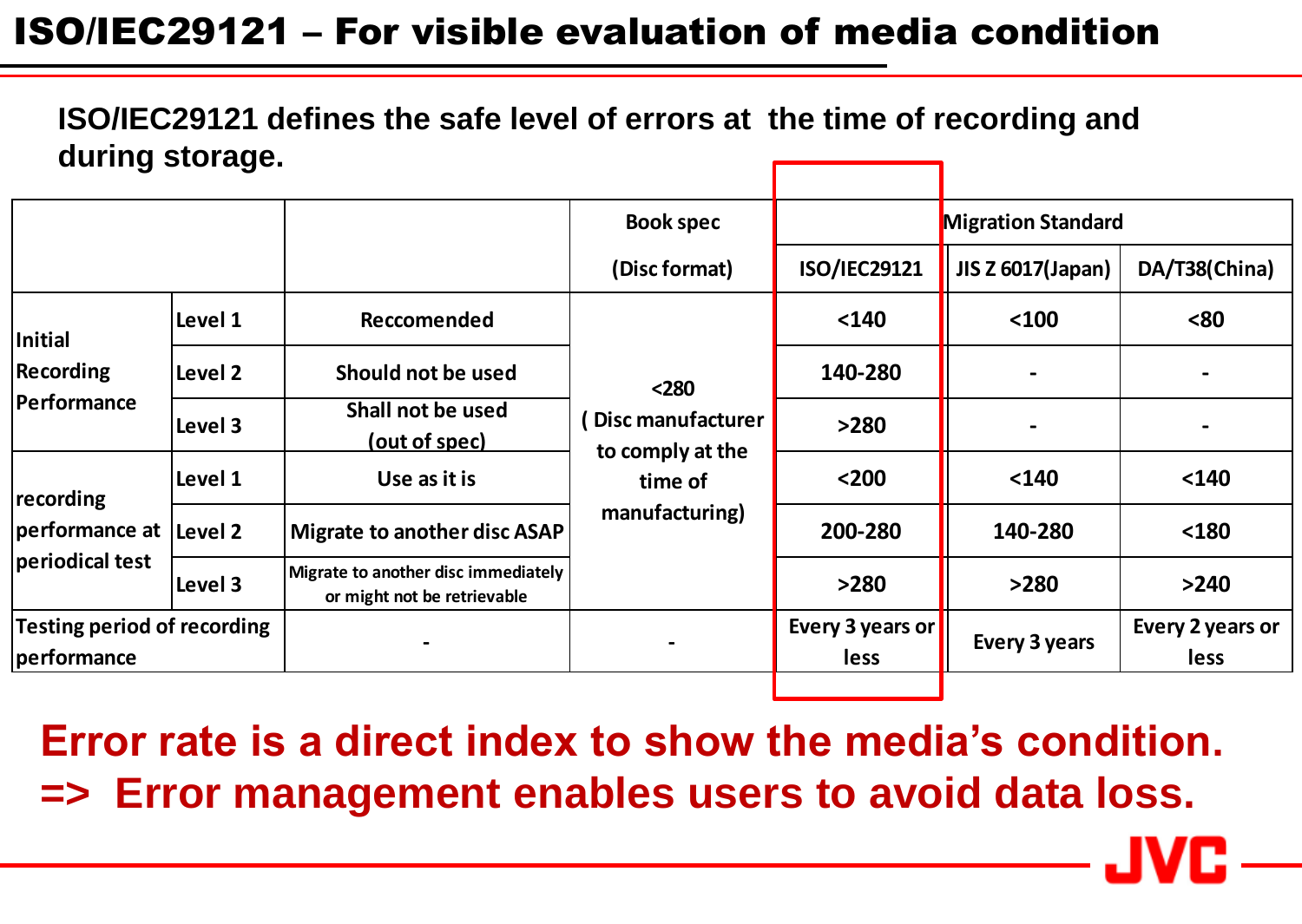| <b>Frame burst errors FBE</b>        | $\epsilon$ 6 |
|--------------------------------------|--------------|
| <b>Block error rate BLER average</b> | $<$ 10       |
| <b>Block error rate BLER peak</b>    | $50$         |
| E22 (correctable errors)             |              |
| E32 (uncorrectable errors)           |              |
| <b>3R Jitter</b>                     | $<$ 35nS     |

**Maximum error levels in an archival CD-R Maximum error levels in an archival DVD-R**

| <b>Parity Inner Errors PIE</b> | $ $ <70  |
|--------------------------------|----------|
| <b>Parity Outer Errors POE</b> | $\bf{0}$ |

**The guideline requires the test at the initial recording stage and during the storage. It requires undertaking a recopying when the error rate increase.**

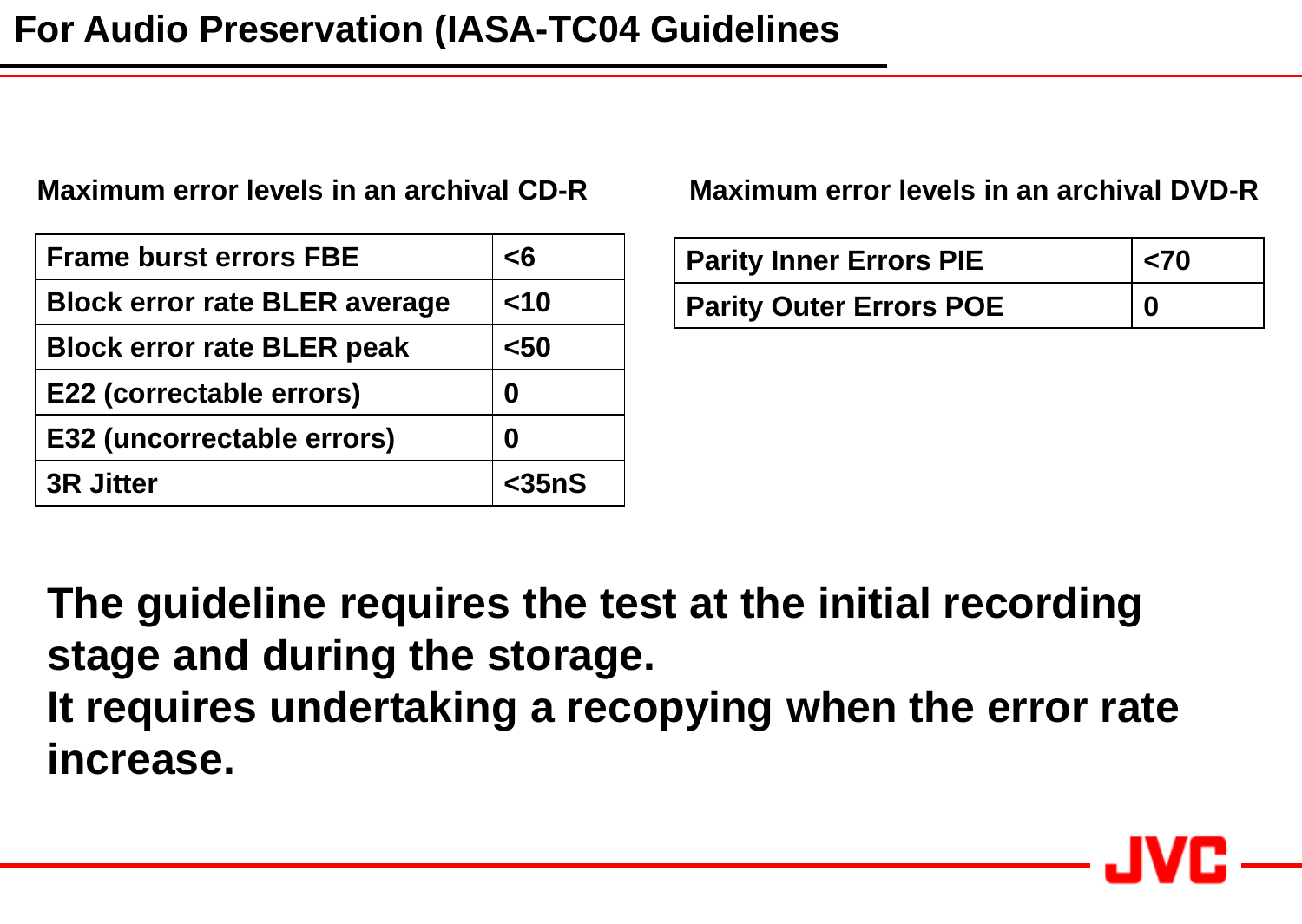## JVC Solutions

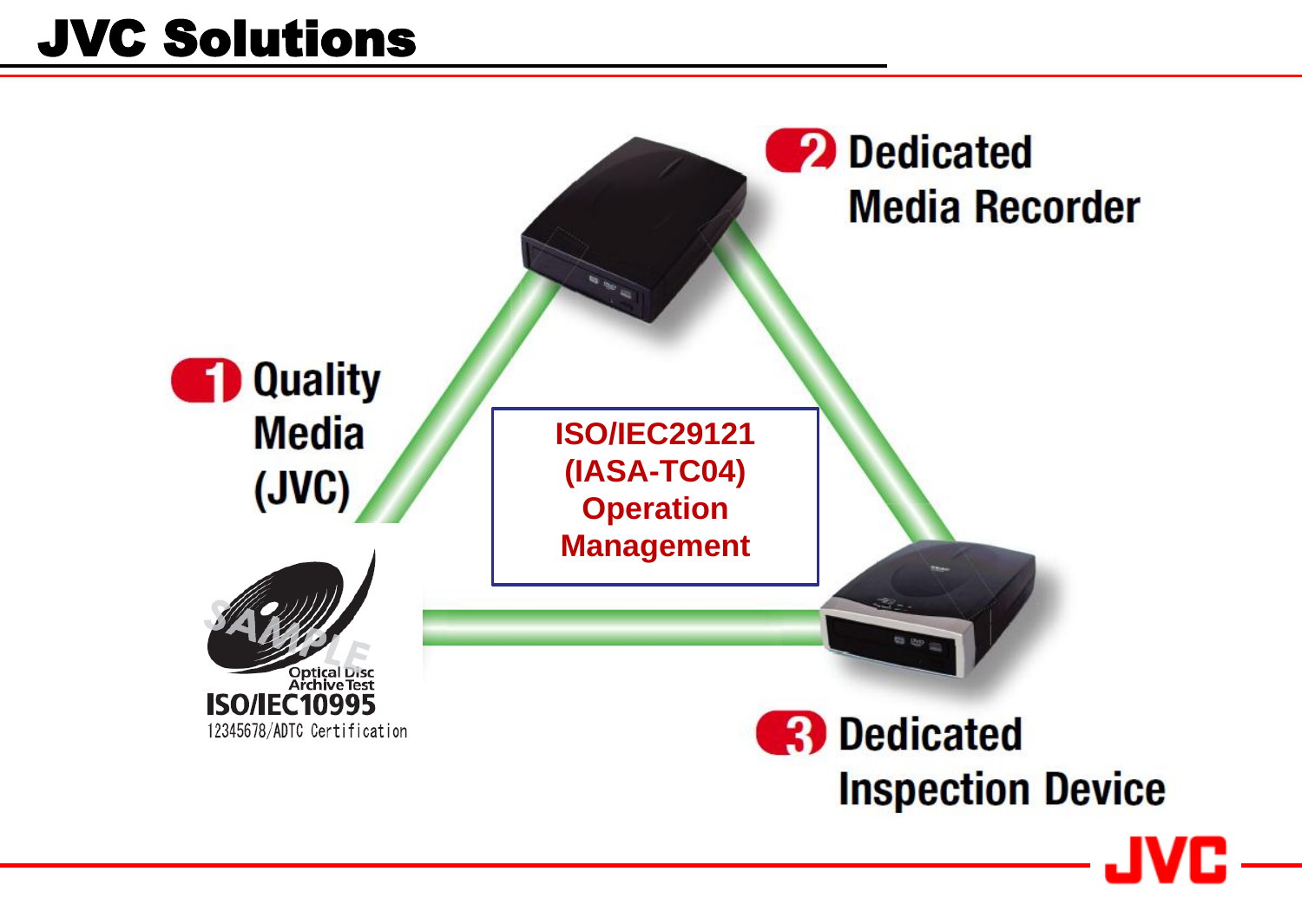## JVC Solutions brings you safe and long



Time period of information stored (projected number of years)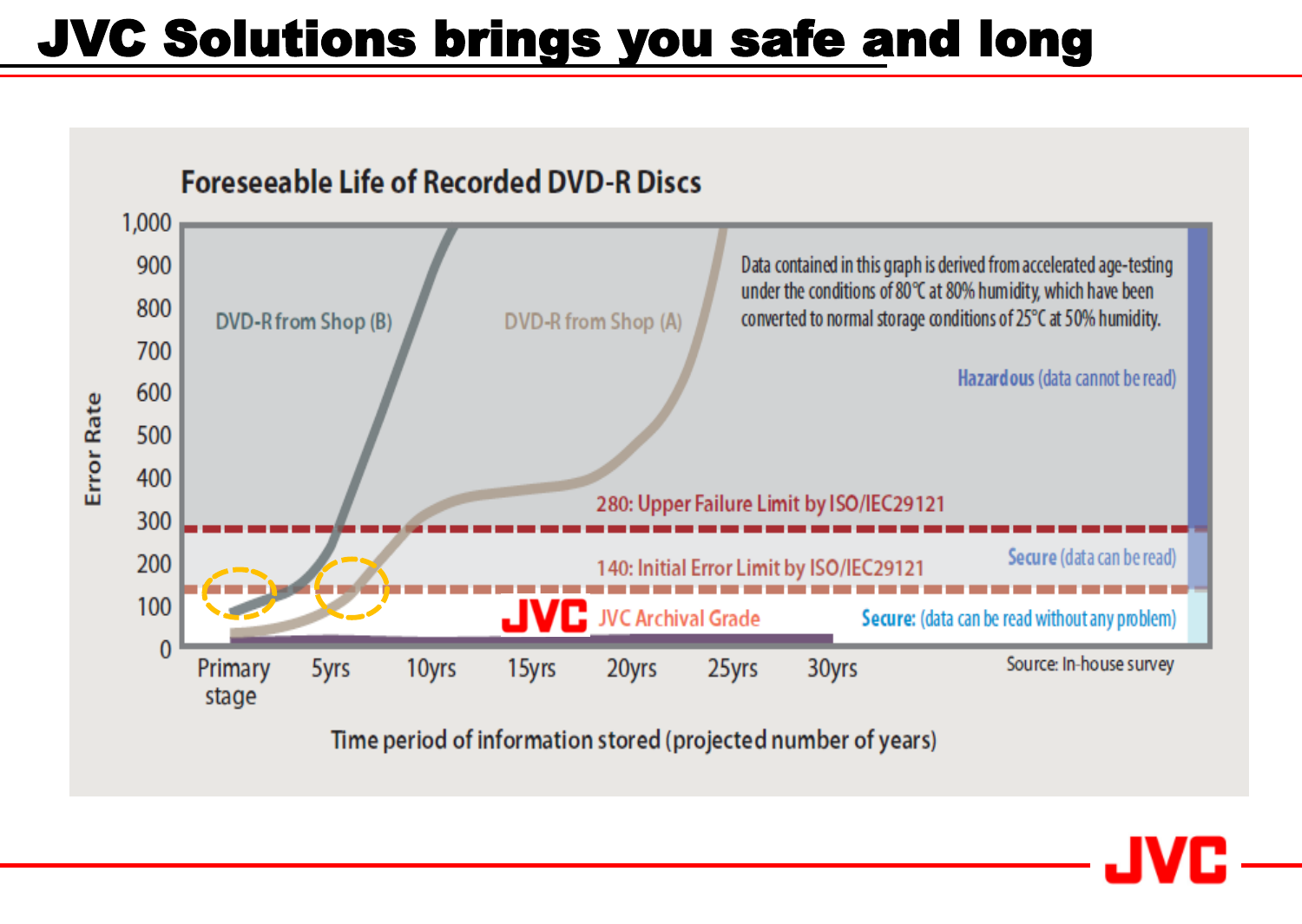### Usage example 1 **"MASTER COPY CREATION"**

### *After digitization process, a master copy to be made for long term preservation of the data.*

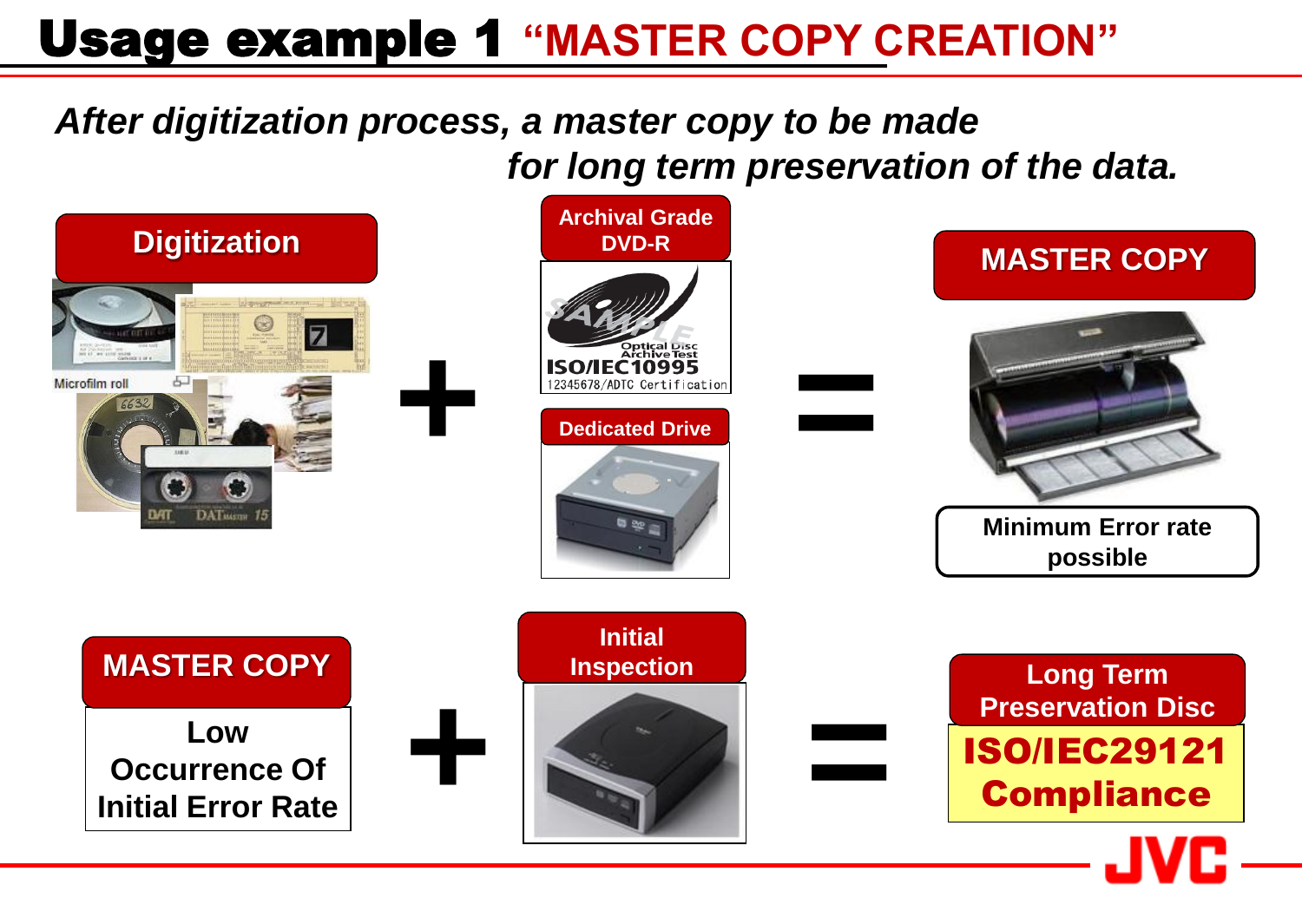### Usage example 2 **"Check & Migrate"**